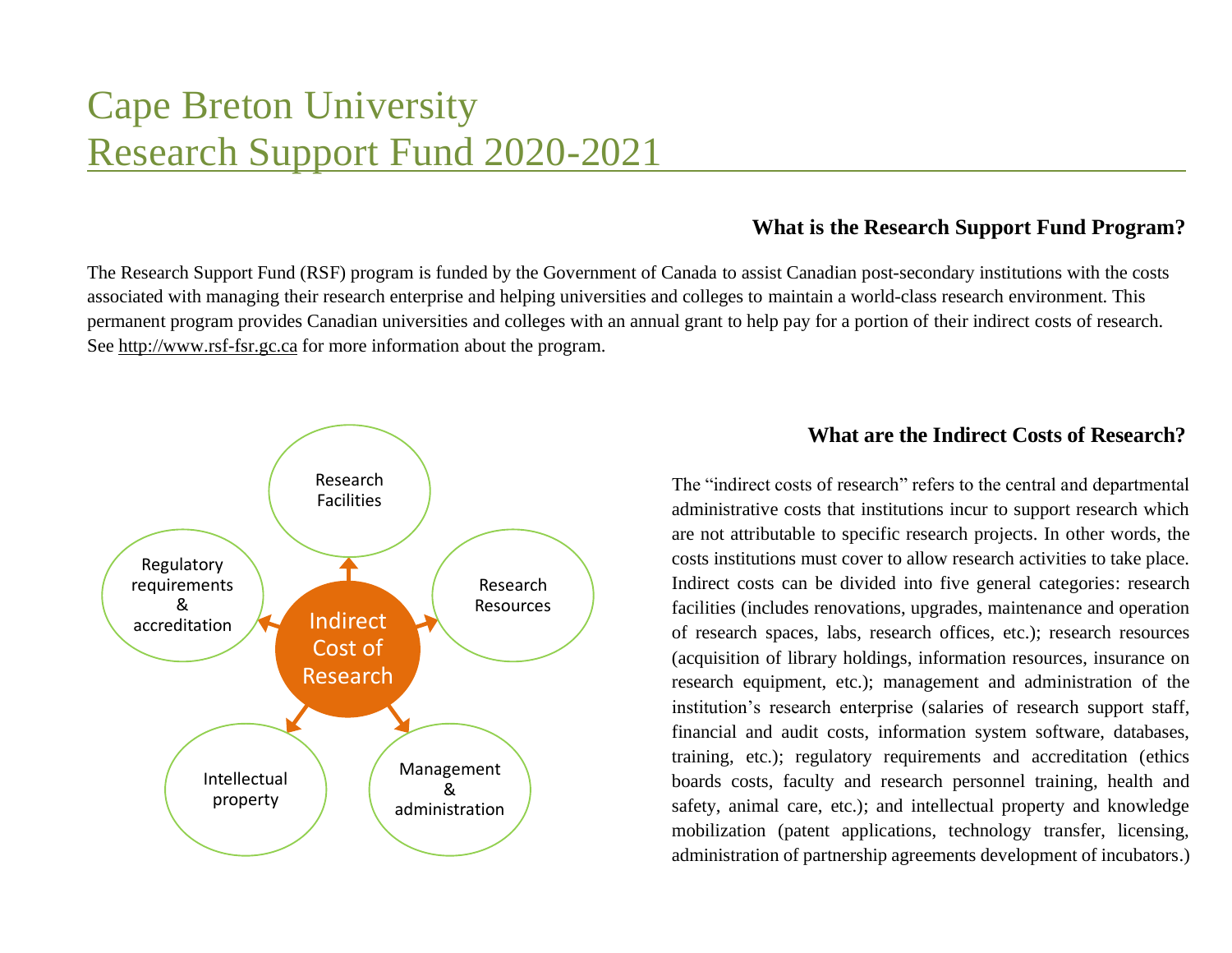## **How is the Research Support Fund Calculated?**

Grants are based on funding that institutions have received from the three federal granting agencies in the three years preceding the grant cycle.

| <b>Average revenues from</b><br><b>CIHR, NSERC &amp; SSHRC</b> | <b>Funding from Research Support Fund</b>                               |
|----------------------------------------------------------------|-------------------------------------------------------------------------|
| First \$100,000                                                | 80%                                                                     |
| Next \$900,000                                                 | 50%                                                                     |
| Next \$6 million                                               | 40%                                                                     |
| Balance                                                        | Percentage calculated annually, based on the total<br>amount available. |

This formula provides higher rates of funding for the institutions that receive the least amount of money from the federal research granting agencies. In this way, the Research Support Fund helps smaller universities and colleges provide adequate support to their research programs and strengthen their research capacity. See also http://www.rsffsr.gc.ca/apply-demande/calculations-eng.aspx

## **How Much Is CBU Allocated?**

In 2020-2021, CBU weas allocated \$481,838. We were also informed of our allocation for 2021-2022, which is \$428,085.